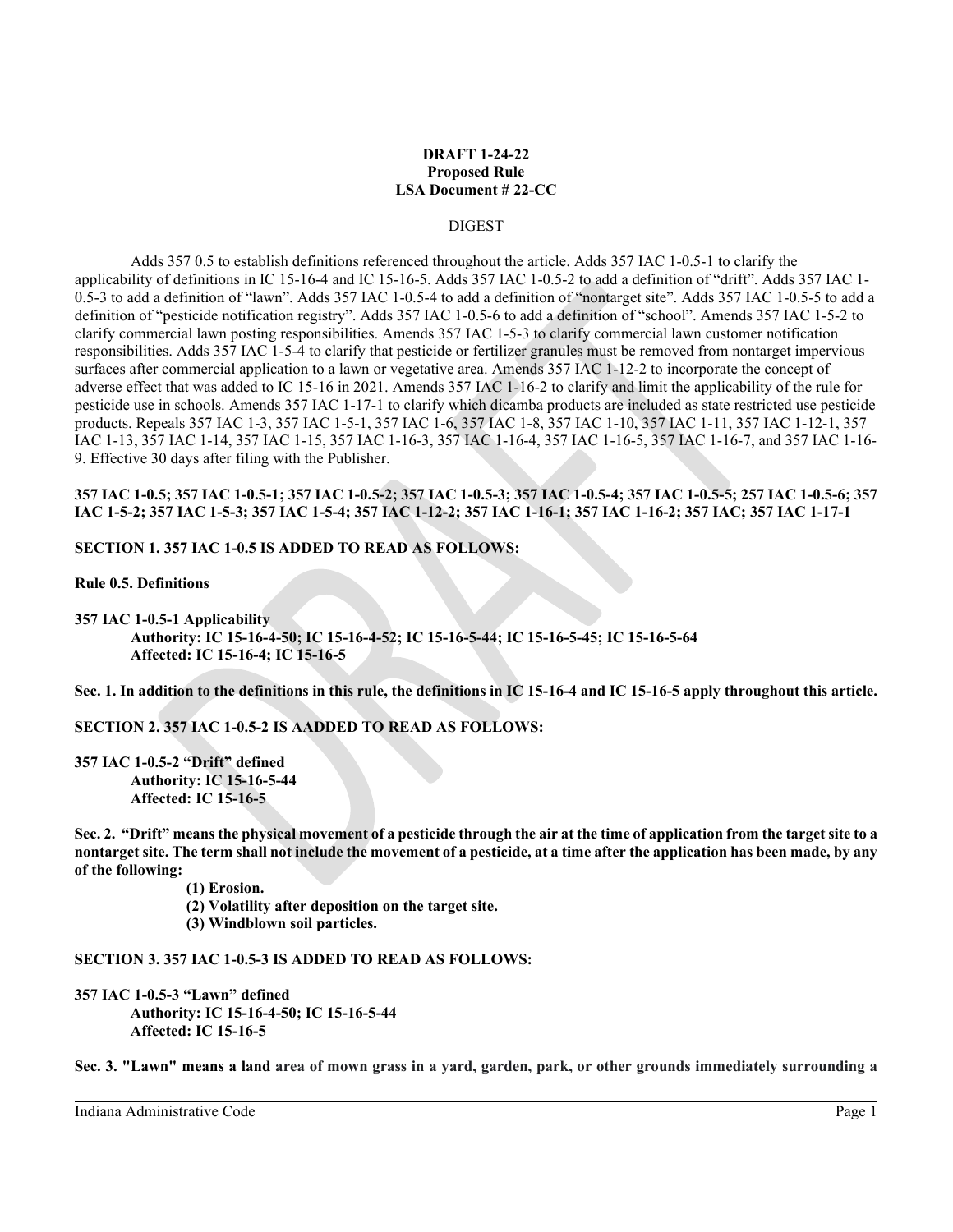**building.**

# **SECTION 4. 357 IAC 1-0.5-4 IS ADDED TO READ AS FOLLOWS:**

- **357 IAC 1-0.5-4 "Nontarget site" defined Authority: IC 15-16-5-44 Affected: IC 15-16-5**
- **Sec. 4. "Nontarget site" means any site that is not:**
	- **(1) included on the pesticide label as a United States Environmental Protection Agency (EPA)-accepted target site; or**
	- **(2) an intended target site of the pesticide application, including, but not limited to, the following:**
		- **(A) Personal property.**
			- **(B) Public property.**
			- **(C) A body of water.**
			- **(D) A person.**
			- **(E) An animal.**
		- **(F) Livestock.**
		- **(G) Managed pollinators.**
		- **(H) A commodity.**
		- **(I) A desirable plant.**

# **SECTION 5. 357 IAC 1-0.5-5 IS ADDED TO READ AS FOLLOWS:**

**357 IAC 1-0.5-5 "Pesticide notification registry" defined Authority: IC 15-16-4-50; IC 15-16-4-52; IC 15-16-5-44 Affected: IC 15-16-4; IC 15-16-5**

**Sec. 5. "Pesticide notification registry" means the registry created and maintained by a school corporation listing the names and contact information of parents and guardians of children at the school and school staff who have requested to be notified of the details of pesticide applications at the school.**

**SECTION 6. 357 IAC 1-0.5-6 IS ADDED TO READ AS FOLLOWS:**

**357 IAC 1-0.5-6 "School" defined Authority: IC 15-16-4-50; IC 15-16-4-52; IC 15-16-5-44; IC 15-16-5-64 Affected: IC 15-16-4; IC 15-16-5**

**Sec. 6. As used in this article, "school" has the meaning set forth in 355 IAC 4-0.5-10.**

**SECTION 7. 357 IAC 1-5-2 IS AMENDED TO READ AS FOLLOWS:**

357 IAC 1-5-2 Posting

**Authority: IC 15-16-4-50; IC15-16-5-44 Affected: IC 15-16-4; IC 15-16-5**

Sec. 2. (a) At the time of each **commercial for hire** pesticide application identified by section 1(a) of this rule, the licensed applicator for hire, or **made intentionally to a lawn,** an employee of the licensed **pesticide application** businessshall place a lawn marker at a conspicuous point of access to the lawn.

(b) The lawn marker shall consist of a sign that:

(1) shall be **is** at least four (4) inches by five (5) inches **or twenty (20) square inches** in size;

(2) shall be **is** constructed of sturdy, weather resistant material;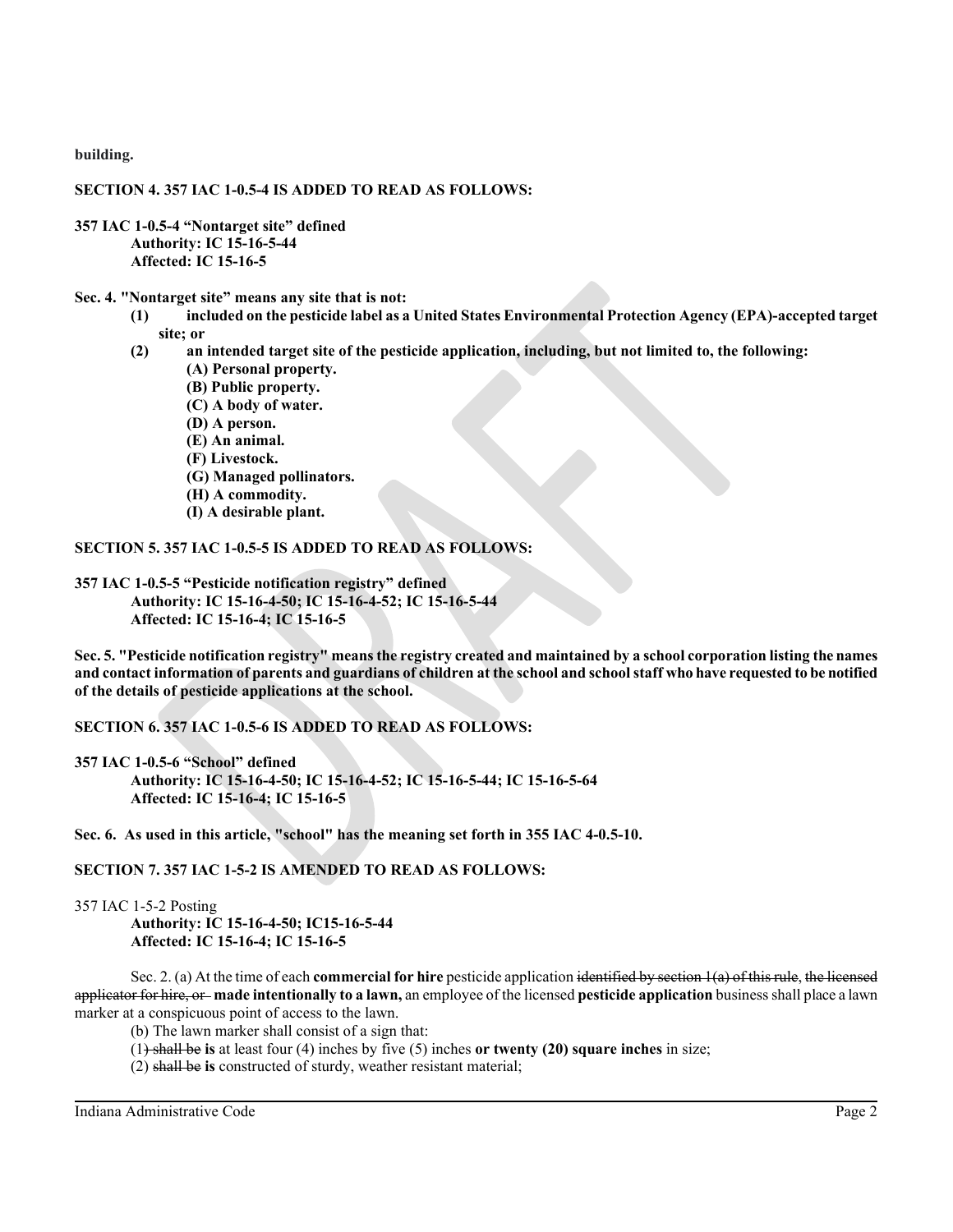(3) shall have **has** a background, lettering, and symbols in contrasting colors;

(4) on the prominent side, shall read **is printed** "LAWN CARE APPLICATION KEEP OFF THE GRASS" in letters of not less than three-eighths (3/8) of an inch high; **and**

(5) may display a symbol depicting the message required in subdivision (4);

(6) may display the company name and logo or other group or association affiliation; and

(7) shall be **(5) is** affixed to a sturdy nonmetallic support extending the bottom of the lawn marker **at least** six (6) to eighteen (18) inches above the turf. **lawn surface.**

(c) The lawn marker may be removed no sooner than the day following the pesticide application. *(Indiana Pesticide Review Board; 357 IAC 1-5-2; filed Apr 20, 1990, 4:35 p.m.: 13 IR 1702; errata, 13 IR 1861; filed Jun 9, 2000, 9:58 a.m.: 23 IR 2706; readopted filed Oct 29, 2001, 4:41 p.m.: 25 IR 936; readopted filed Sep 20, 2007, 1:47 p.m.: 20071010-IR-357070485RFA; readopted filed Dec 2, 2013, 4:00 p.m.: 20140101-IR-357130491RFA; readopted filed Dec 1, 2017, 9:25 a.m.: 20171227-IR-357170359RFA)*

# **SECTION 8. 357 IAC 1-5-3 IS AMENDED TO READ AS FOLLOWS:**

357 IAC 1-5-3 Customer notification

**Authority: IC 15-16-4-50; IC 15-16-5-44 Affected: IC 15-16-4; IC 15-16-5**

Sec. 3. (a) At the time of each **commercial for hire** pesticide application identified by section 1(a) of this rule, the licensed applicator for hire or **made intentionally to a lawn,** an employee of the licensed **pesticide application** business shall provide the customer with a written statement **notification** containing the following information:

(1) Business Name and telephone number **immediate contact information** of the licensed **pesticide application** business.

- (2) Signature **Name** and license or registration number of the licensed applicator for hire or registered technician **individual**
- who made the application.
- (3) Date and time of application.
- (4) Type of pesticide application service and brand name of pesticides applied, which shall be listed, at a minimum, as one
- (1) or more of the following:
	- (A) Grassy weed control (brand name).
	- (B) Broadleaf weed control (brand name).
	- (C) Insect control (brand name).
	- (D) Disease control (brand name).
	- (E) Other pest control not adequately described in clauses (A) through (D) (brand name).

(5) Post application label safety precautions for each pesticide, **including but not limited to instructionsto the customer to keep humans and pets off the treated areas until the application has dried.**

(6) Instructions to the customer to remove the lawn marker no sooner than the day following the application.

(7) Instructions to the customer to contact the business telephone number if more specific information is desired regarding the pesticide product applied.

(b) The written statement **customer notification** required in subsection (a) shall be provided to the customer **or the customer's agent** by: any of the following means:

(1) Leave at the residence. **printed copy;**

(2) Leave with the property manager or his or her authorized representative in the case of a multiunit residence. **telephone text message; or**

(3) Mail to the property manager or his or her authorized representative if management is located at a location other than the pesticide application site, within seven (7) days of the date of the pesticide application. **electronic mail.**

*(Indiana Pesticide Review Board; 357 IAC 1-5-3; filed Apr 20, 1990, 4:35 p.m.: 13 IR 1702; filed Jun 9, 2000, 9:58 a.m.: 23 IR 2706; readopted filed Oct 29, 2001, 4:41 p.m.: 25 IR 936; readopted filed Sep 20, 2007, 1:47 p.m.: 20071010-IR-357070485RFA; readopted filed Dec 2, 2013, 4:00 p.m.: 20140101-IR-357130491RFA; readopted filed Dec 1, 2017, 9:25 a.m.: 20171227-IR-357170359RFA)*

# **SECTION 9. 357 IAC 1-5-4 IS ADDED TO READ AS FOLLOWS:**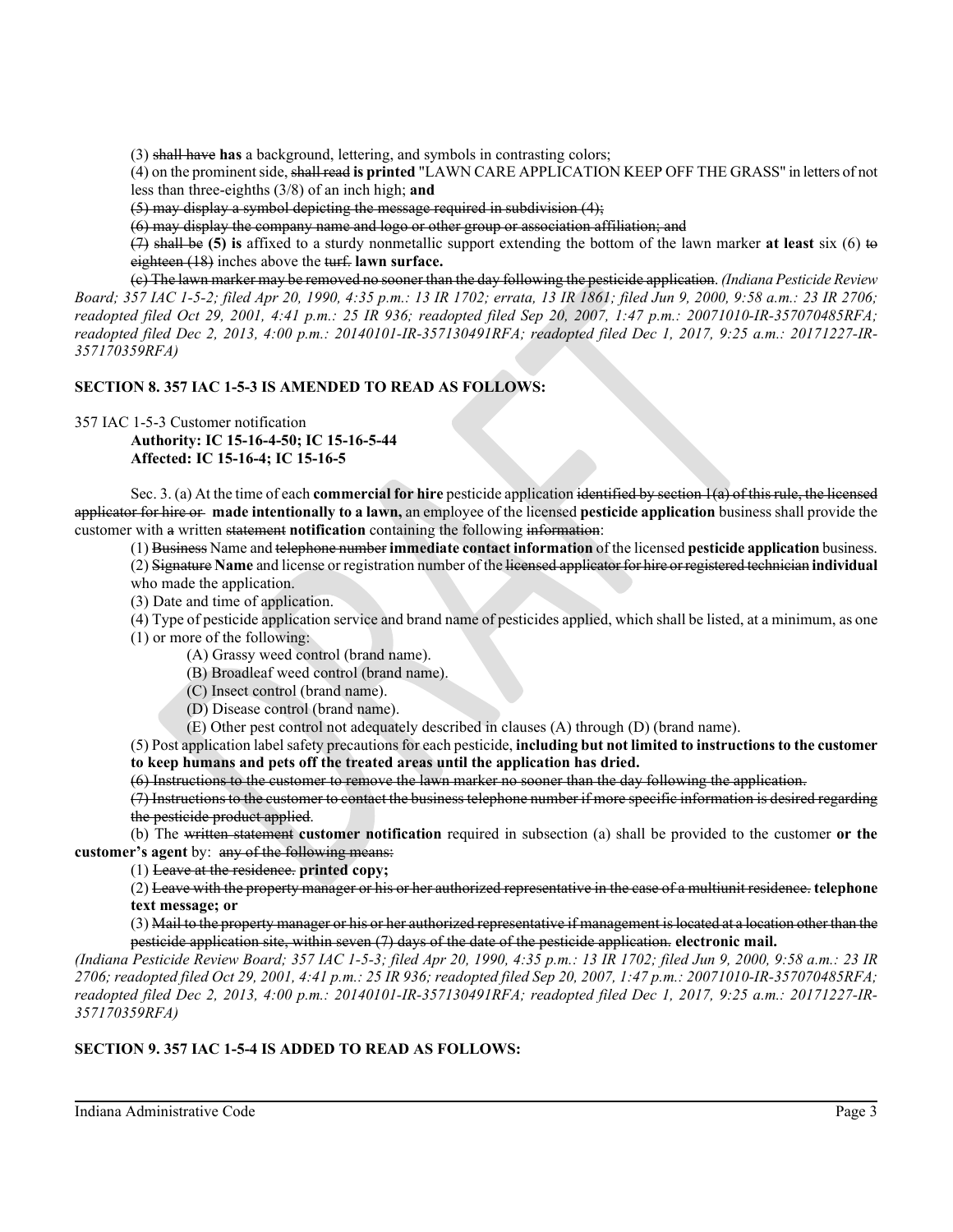### 357 IAC 1-5-4 Pesticide and fertilizer granule removal

**Authority: IC 15-16-2-44; IC 15-16-4-50; IC 15-16-5-44 Affected: IC 15-16-2; IC 15-16-4; IC 15-16-5**

**Sec. 4. Immediately following each application of a dry or granular pesticide or fertilizer made intentionally to a lawn or other vegetative area by a commercial licensed applicator or registered technician, an employee of the application business or organization shall remove any granules from all immediately adjacent nontarget impervious sites, including but not limited to the following:**

- **(1) Sidewalks.**
- **(2) Walkways.**
- **(3) Porches.**
- **(4) Driveways.**
- **(5) Parking areas.**
- **(6) Bicycle paths.**
- **(7) Streets.**
- **(8) Patios.**
- **(9) Decks.**

### **SECTION 9. 357 IAC 1-12-2 IS AMENDED TO READ AS FOLLOWS:**

#### 357 IAC 1-12-2 Drift restriction

Authority: IC 15-16-5-44 Affected: IC 15-16-5-65

Sec. 2. A person may not apply a pesticide in a manner that allows it to drift from the target site in sufficient quantity to cause harm **an adverse effect** to a nontarget site.

*(Indiana Pesticide Review Board; 357 IAC 1-12-2; filed Mar 17, 2006, 1:00 p.m.: 29 IR 2524; readopted filed Nov 29, 2012, 9:00 a.m.: 20121226-IR-357120582RFA; readopted filed Dec 1, 2017, 9:25 a.m.: 20171227-IR-357170359RFA)*

# **SECTION 10. 357 IAC 1-16-1 IS AMENDED TO READ AS FOLLOWS:**

#### 357 IAC 1-16-1 Purpose

**Authority: IC 15-16-4-50; IC 15-16-4-52; IC 15-16-5-44 Affected: IC 15-16-4; IC 15-16-5**

Sec. 1. The purpose of this rule is to minimize the potential for pesticide exposure to students at schools. by ensuring the following:

(1) Pesticides are used only by:

(A) a certified applicator; or

(B) an individual operating under the direct supervision of the certified applicator.

(2) Pesticides are not used when students are in the pesticide application area.

(3) Pesticides are stored in locked storage areas.

(4) Except for immediate health threat situations, school corporations provide advance notice of pesticide applications to school parents, guardians, and staff on a notification registry.

(5) School corporations keep records of pesticide applications.

(6) Pesticides with lowest hazards to children are used whenever practical and effective.

*(Indiana Pesticide Review Board; 357 IAC 1-16-1; filed Sep 24, 2010, 1:44 p.m.: 20101020-IR-357100336FRA; readopted filed Dec 1, 2016, 2:55 p.m.: 20161228-IR-357160453RFA; readopted filed Dec 1, 2017, 9:25 a.m.: 20171227-IR-357170359RFA)*

# **SECTION 11. 357 IAC 1-16-2 IS AMENDED TO READ AS FOLLOWS:**